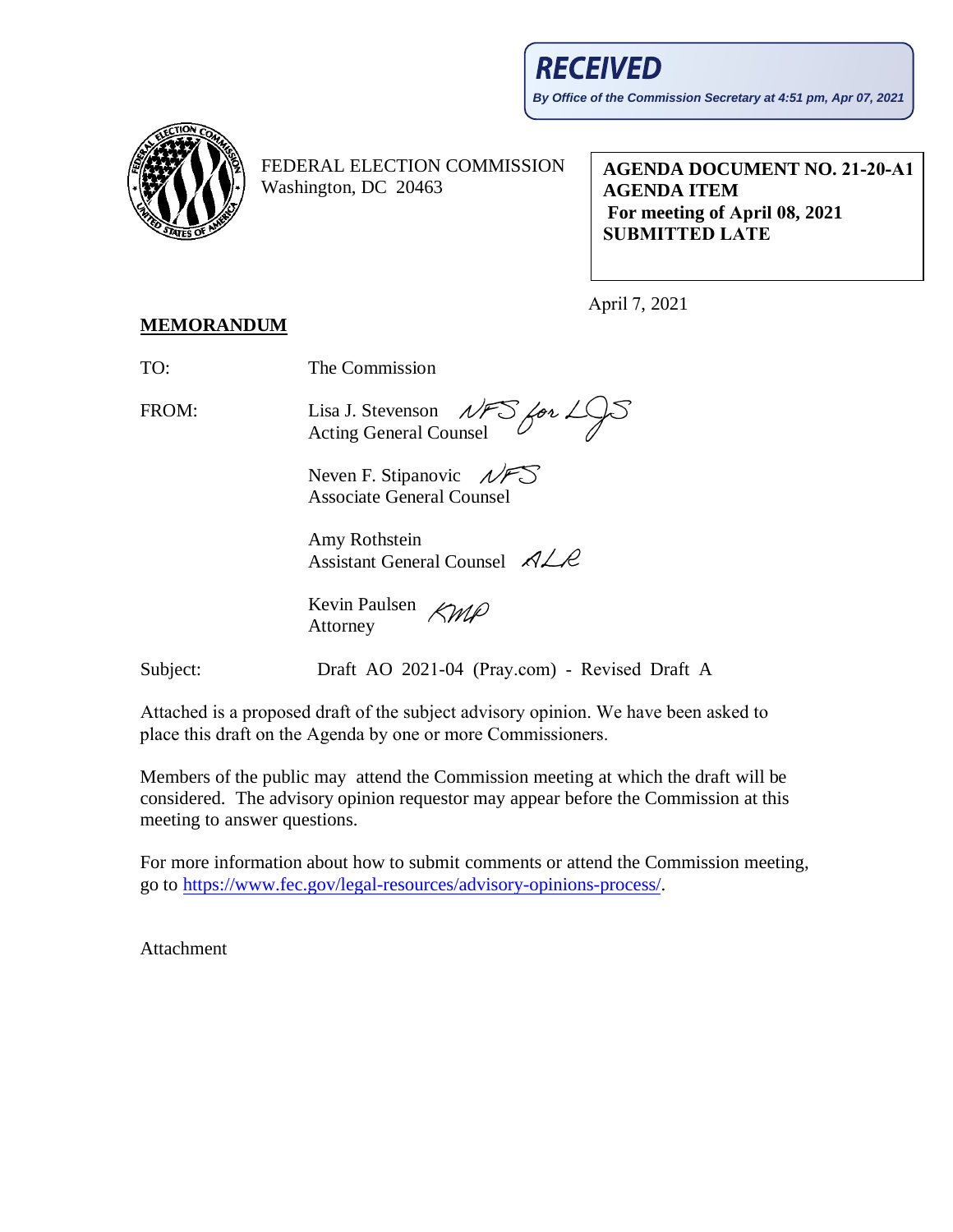1 ADVISORY OPINION 2021-04 2 3 Michael Lynn 4 Chief Financial Officer **REVISED DRAFT A**  5 Pray.com 6 Mike@Pray.com 7 8 9 Dear Mr. Lynn: 10 We are responding to your request on behalf of Pray.com for an advisory opinion 11 concerning the application of the Federal Election Campaign Act, 52 U.S.C. §§ 30101-45 12 (the "Act"), and Commission regulations to Pray.com's proposal to invite Members of 13 Congress to produce five-minute audio and video statements discussing matters of faith 14 that it will share with users of its digital platforms. The Commission concludes that the 15 Act and Commission regulations would not prohibit Pray.com from posting the described 16 statements on its digital platforms as proposed in the request, because the activity would 17 not result in coordinated communications or otherwise provide a prohibited corporate in-18 kind contribution to participating Members who are also candidates for federal office [1](#page-1-0)9 ("Member-Candidates").<sup>1</sup> 20 *Background* 

21 The facts presented in this advisory opinion are based on your letter received on 22 February 18, 2021. Pray.com is a for-profit corporation and "a free mobile application"

<span id="page-1-0"></span><sup>&</sup>lt;sup>1</sup> The request asks generally whether the proposed activities involving Members of Congress are permissible under relevant provisions of the Act and Commission regulations. *See* Advisory Opinion Request at AOR001. This advisory opinion, however, addresses only the proposed activities involving Members of Congress who are also candidates for federal office, because neither the Act nor Commission regulations apply to the activities described in the request involving individuals who are not candidates for federal office. *See* 11 C.F.R. § 112.1(a) (any person may request an advisory opinion "concerning the application of the Act . . . or any regulation prescribed by the Commission"). Additionally, the Commission expresses no opinion concerning any aspects of the proposed activities that fall within the jurisdiction of the House Ethics Committee, General Counsel of the House of Representatives, Senate Select Committee on Ethics, or Office of Senate Legal Counsel.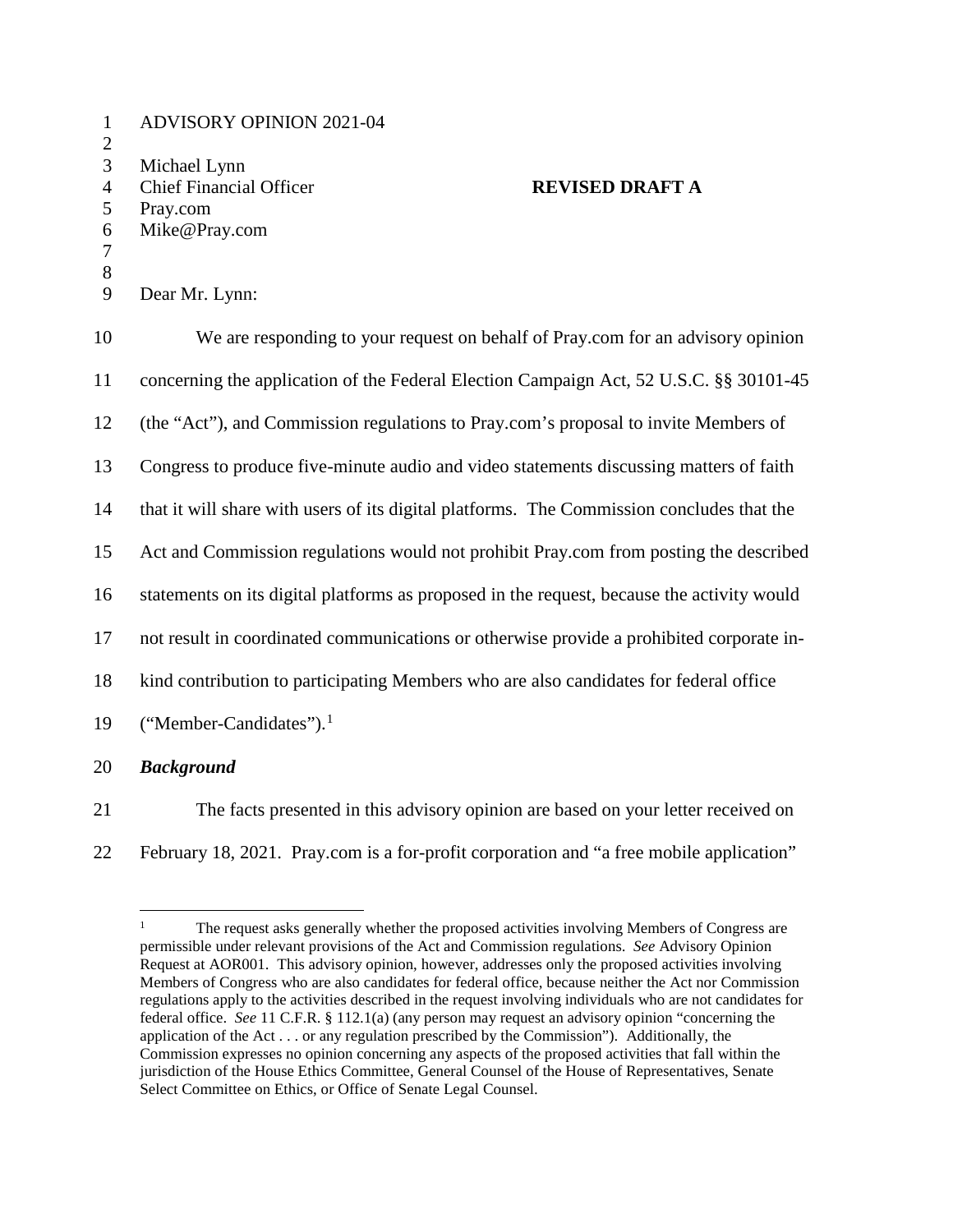1 and website that provide users with faith-based digital content.<sup>[2](#page-2-0)</sup> Users of Pray.com's platforms can access "faith-based audio content" and "connect directly with faith leaders and explore faith communities."<sup>3</sup> The mobile application is free to download. Sixty percent of the digital content is available through the application and website at no cost; the remaining 40% of Pray.com's digital content, however, is only accessible with a paid subscription.

 Pray.com proposes to feature audio and video statements by Members "on the 8 subject of prayer" and other matters of faith on its digital platforms.<sup>[4](#page-2-2)</sup> Pray.com will invite all Members, irrespective of party, to record and submit a five-minute, self- narrated segment for its platforms. Pray.com will encourage participating Members to respond to a list of prepared prompts, including "[w]hat does the power of prayer mean to 12 you?" and "[w]hat is your favorite Bible verse and why?"<sup>5</sup> Members will have "full creative approval" over their own segments; "however, Pray.com will reserve the right to edit the [recorded] message if the Member deviates from the topic of the script regarding prayer."<sup>6</sup> Members' statements will be accessible to all Pray.com users for free; access will not be limited to paid subscribers. Pray.com may also include Members' statements in its advertisements on various media (including social media and television) "as a way 18 to showcase the breadth of content offered on the Pray.com platform."<sup>[7](#page-2-5)</sup>

<span id="page-2-0"></span><sup>&</sup>lt;sup>2</sup> AOR001.

 $\frac{3}{4}$  *Id.* 

<span id="page-2-3"></span><span id="page-2-2"></span><span id="page-2-1"></span><sup>&</sup>lt;sup>4</sup> *Id.*<br><sup>5</sup> *Id.* Pray.com's other prompts for participants to address include: (1) "Who are you, where are you from, and where do you live today"; (2) "Give us a quick high-level overview of what you do"; (3) "Why is faith a requirement for successful leadership?"; and (4) "What positive message of hope and encouragement can you give to people during these challenging times?".<br><sup>6</sup> *Id.* AOR001-02.

<span id="page-2-5"></span><span id="page-2-4"></span>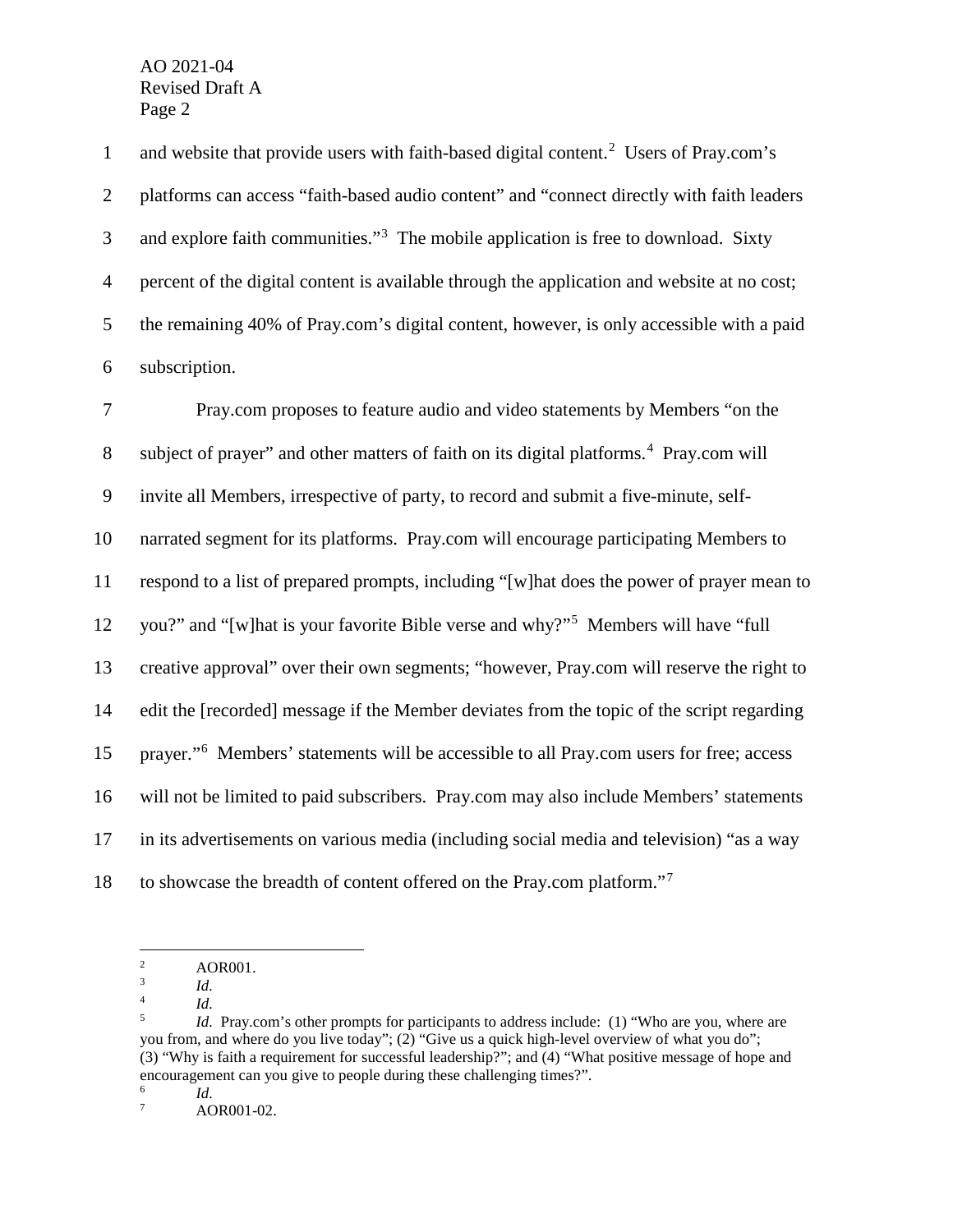1 **Question Presented**<sup>[8](#page-3-0)</sup>

| $\mathbf{2}$   | Will Pray.com's posting of Member-Candidates' statements on its digital                                  |
|----------------|----------------------------------------------------------------------------------------------------------|
| 3              | platforms be a "coordinated communication" or otherwise provide a prohibited                             |
| $\overline{4}$ | corporate in-kind contribution to the participating Member-Candidates?                                   |
| 5              | <b>Legal Analysis and Conclusion</b>                                                                     |
| 6              | No, Pray.com's posting of Member-Candidates' statements on its digital                                   |
| 7              | platforms will not be a "coordinated communication" or otherwise provide a prohibited                    |
| $8\,$          | corporate in-kind contribution to the participating Member-Candidates.                                   |
| 9              | The Act and Commission regulations prohibit corporations from making                                     |
| 10             | contributions to candidates. <sup>9</sup> A "contribution" includes "any gift, subscription, loan,       |
| 11             | advance, or deposit of money or anything of value made by any person for the purpose of                  |
| 12             | influencing any election for Federal office." <sup>10</sup> For corporations, the term "contribution"    |
| 13             | also includes "any direct or indirect payment, distribution, loan, advance, deposit, or gift             |
| 14             | of money, or any services, or anything of value to any candidate, campaign                               |
| 15             | committee, or political party or organization, in connection with any [federal] election." <sup>11</sup> |
| 16             | "Anything of value" encompasses all in-kind contributions, including the provision of                    |
| 17             | goods or services without charge or at less than the usual and normal charge. <sup>12</sup>              |

<span id="page-3-0"></span><sup>&</sup>lt;sup>8</sup> The Commission does not address any "personal use" issues potentially arising under the Act or Commission regulations if Members use campaign devices to record and submit their statements, as such issues are both hypothetical and concern the activities of third parties and therefore do not qualify as an advisory opinion request. *See* 11 C.F.R. § 112.1(b).<br><sup>9</sup> See 52 U.S.C. § 30118(a); 11 C.F.R. § 114.2(b)(1).

<span id="page-3-2"></span><span id="page-3-1"></span><sup>10</sup> **52 U.S.C.** § 30101(8)(A)(i); 11 C.F.R. § 100.52(a).<br><sup>11</sup> 52 U.S.C. § 30118(b)(2): 11 C.F.R. § 100.52(a).

<span id="page-3-3"></span><sup>&</sup>lt;sup>11</sup> 52 U.S.C. § 30118(b)(2); 11 C.F.R. § 114.1(a)(1).<br><sup>12</sup> 11 C.F.R. § 100.52(d)(1).

<span id="page-3-4"></span><sup>12</sup> 11 C.F.R. § 100.52(d)(1).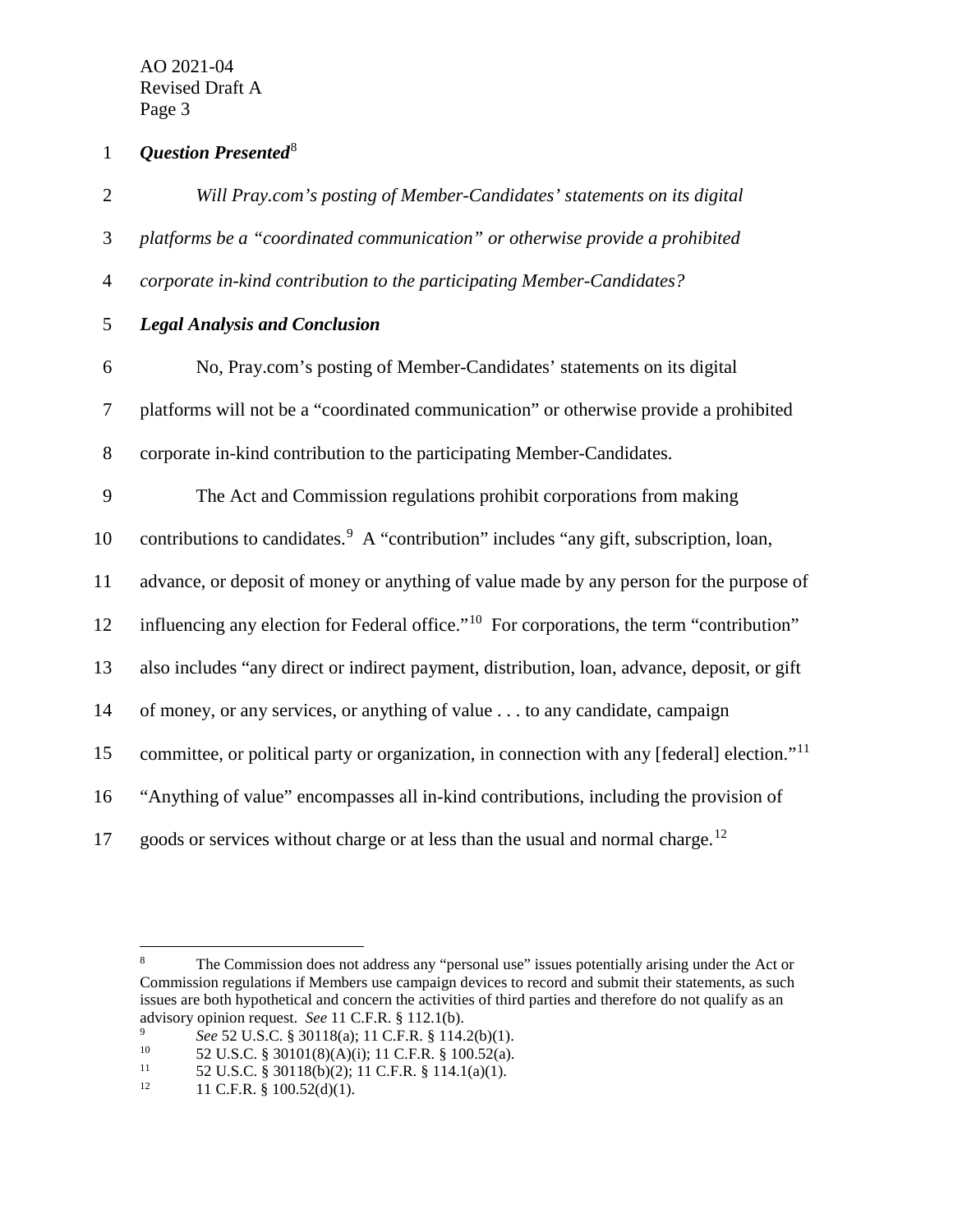| $\mathbf{1}$     | Under the Act and Commission regulations, a third-party's payment for a                             |
|------------------|-----------------------------------------------------------------------------------------------------|
| $\overline{2}$   | communication coordinated with a candidate, a candidate's authorized committee, or                  |
| 3                | their agents is an in-kind contribution to the candidate. <sup>13</sup> Any person prohibited from  |
| $\overline{4}$   | making contributions or expenditures under the Act or Commission regulations is thus                |
| 5                | prohibited from paying for a coordinated communication. <sup>14</sup> Because the Act prohibits     |
| 6                | corporations from making contributions to candidates, corporations may not pay for                  |
| $\boldsymbol{7}$ | coordinated communications. <sup>15</sup>                                                           |
| 8                | To determine whether a communication constitutes a "coordinated                                     |
| 9                | communication" with a candidate, Commission regulations prescribe a three-prong test. <sup>16</sup> |
| 10               | First, the communication must be paid for, in whole or in part, by a person other than the          |
| 11               | candidate or the candidate's authorized committee (the "payment prong"). <sup>17</sup> Second, the  |
| 12               | communication must satisfy one of five content standards (the "content prong"). <sup>18</sup>       |
| 13               | Finally, the communication must satisfy one of five conduct standards (the "conduct"                |
| 14               | prong"). <sup>19</sup>                                                                              |
| 15               | In this instance, a Member-Candidate's statement would not be a "coordinated                        |
| 16               | communication" because it would not satisfy the content prong. This prong of the                    |

17 coordinated communication analysis applies only to communications that are either a

<span id="page-4-1"></span><span id="page-4-0"></span><sup>13</sup> *See* 52 U.S.C. § 30116(a)(7)(B)(i); 11 C.F.R. §§ 109.21(a), (b)(1).<br>
11 C.F.R. § 109.22.<br>
15 *Id.*<br>
See id § 109 21(a)

<span id="page-4-3"></span><span id="page-4-2"></span><sup>16</sup> *See id.* § 109.21(a).<br>17 *Id.* § 109.21(a)(1).

<span id="page-4-6"></span><span id="page-4-5"></span><span id="page-4-4"></span><sup>&</sup>lt;sup>18</sup> *Id.* §§ 109.21(a)(2), (c).<br><sup>19</sup> *Id.* §§ 109.21(a)(3), (d)(1)

*Id.* §§ 109.21(a)(3), (d)(1)-(5).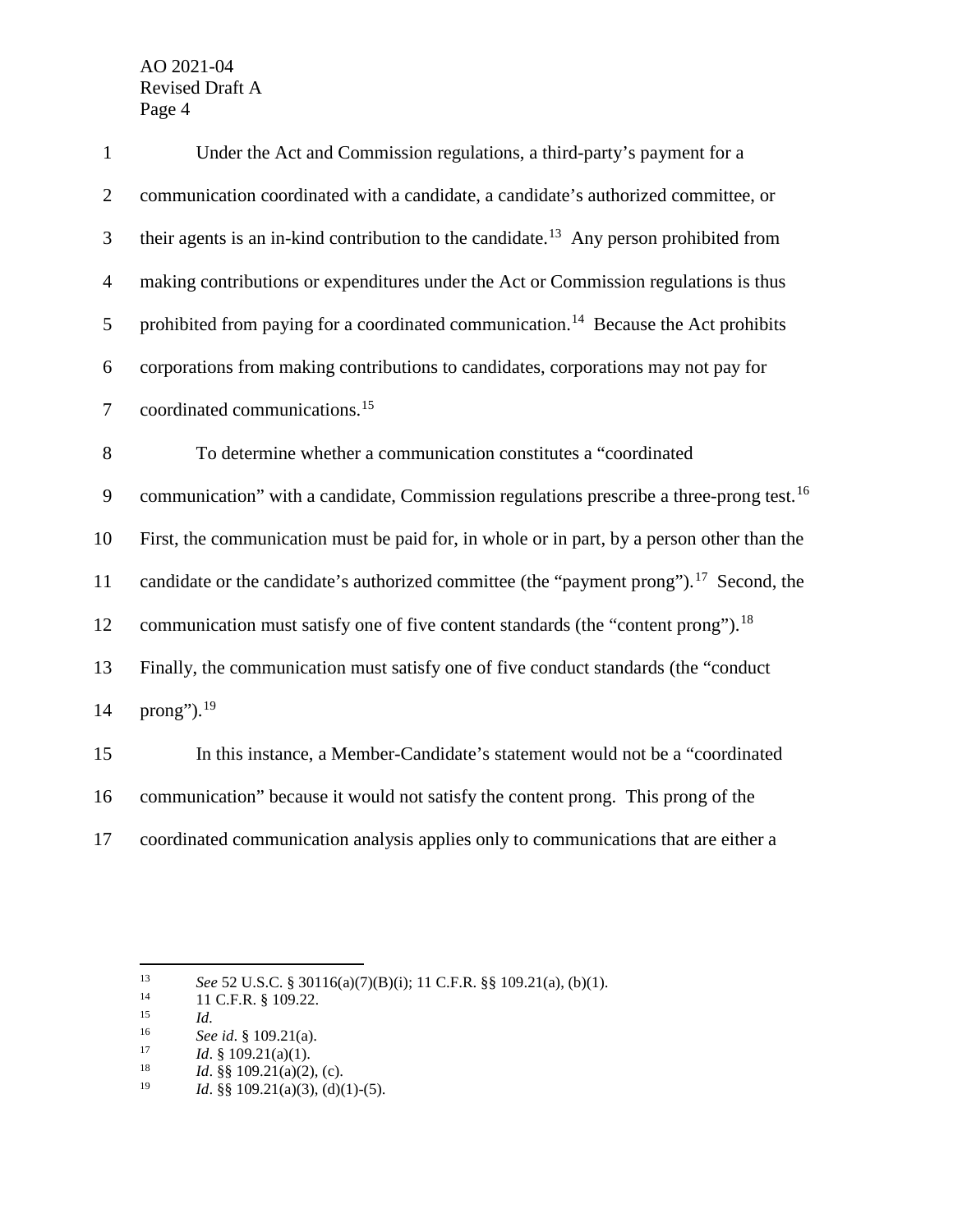| $\mathbf{1}$   | "public communication" <sup>20</sup> or an "electioneering communication." <sup>21</sup> Communications" |
|----------------|----------------------------------------------------------------------------------------------------------|
| 2              | made over the internet are expressly exempt from the definition of "public"                              |
| 3              | communication," unless they are placed for a fee on another person's website. <sup>22</sup>              |
| $\overline{4}$ | Similarly, any communication "over the internet" cannot be an electioneering                             |
| 5              | communication. <sup>23</sup> The request states that Pray.com proposes to disseminate Member-            |
| 6              | Candidates' statements exclusively "over the internet" on Pray.com's own website and                     |
| $\tau$         | digital application. <sup>24</sup> Therefore, because the activity described by the requestor would      |
| 8              | not involve the placement of Member-Candidates' statements for a fee on another                          |
| 9              | person's website <sup>25</sup> , these communications will be neither public communications nor          |
| 10             | electioneering communications. <sup>26</sup> Accordingly, Pray.com's dissemination of Member-            |
| 11             | Candidates' statements on its mobile application and website as proposed will not                        |
| 12             | constitute "coordinated communications" under 11 C.F.R. § 109.21.                                        |

<span id="page-5-0"></span><sup>&</sup>lt;sup>20</sup> *Id.* § 109.21(c)(2)-(5). A "public communication" is "a communication by means of any broadcast, cable, or satellite communication, newspaper, magazine, outdoor advertising facility, mass mailing, or telephone bank to the general public, or any other form of general public political advertising." *Id.* § 100.26; *see also* 52 U.S.C. § 30101(22).

<span id="page-5-1"></span><sup>11</sup> C.F.R.  $§$  109.21(c)(1). The term "electioneering communication" applies only to communications that are "publicly distributed by a television station, radio station, cable television system, or satellite system." *Id.* §§ 100.29(b)(1), (c)(1); *see also* 52 U.S.C. § 30104(f)(3)(A)(i).

<span id="page-5-3"></span><span id="page-5-2"></span><sup>&</sup>lt;sup>22</sup> 11 C.F.R. § 100.26.<br>
<sup>23</sup> *Id.* § 100.29(c)(1).<br>
<sup>24</sup> 0OP001

 $\frac{24}{25}$  AOR001.

<span id="page-5-5"></span><span id="page-5-4"></span><sup>25</sup> The request indicates that Pray.com may consider using clips of Member-Candidates' statements in its advertisements on various media platforms, including social media and television, but does not provide specific information on that activity. The Commission, therefore, does not opine on that activity, but notes that distributing Member-Candidates' statements in paid advertising could potentially constitute coordinated communications or electioneering communications. *See* 11 C.F.R. §§ 100.29, 109.21. Pray.com is welcome to submit an advisory opinion request containing sufficient facts for the Commission to address any specific questions that it might have about the application of the Act and Commission regulations to such advertisements.<br><sup>26</sup> See Advisory Opinion 201

<span id="page-5-6"></span><sup>26</sup> *See* Advisory Opinion 2011-14 (Utah Bankers Association) at 4-5 (concluding that requestor's communications exclusively on requestor's own website and in its emails cannot be "coordinated communications" and their costs are not in-kind contributions).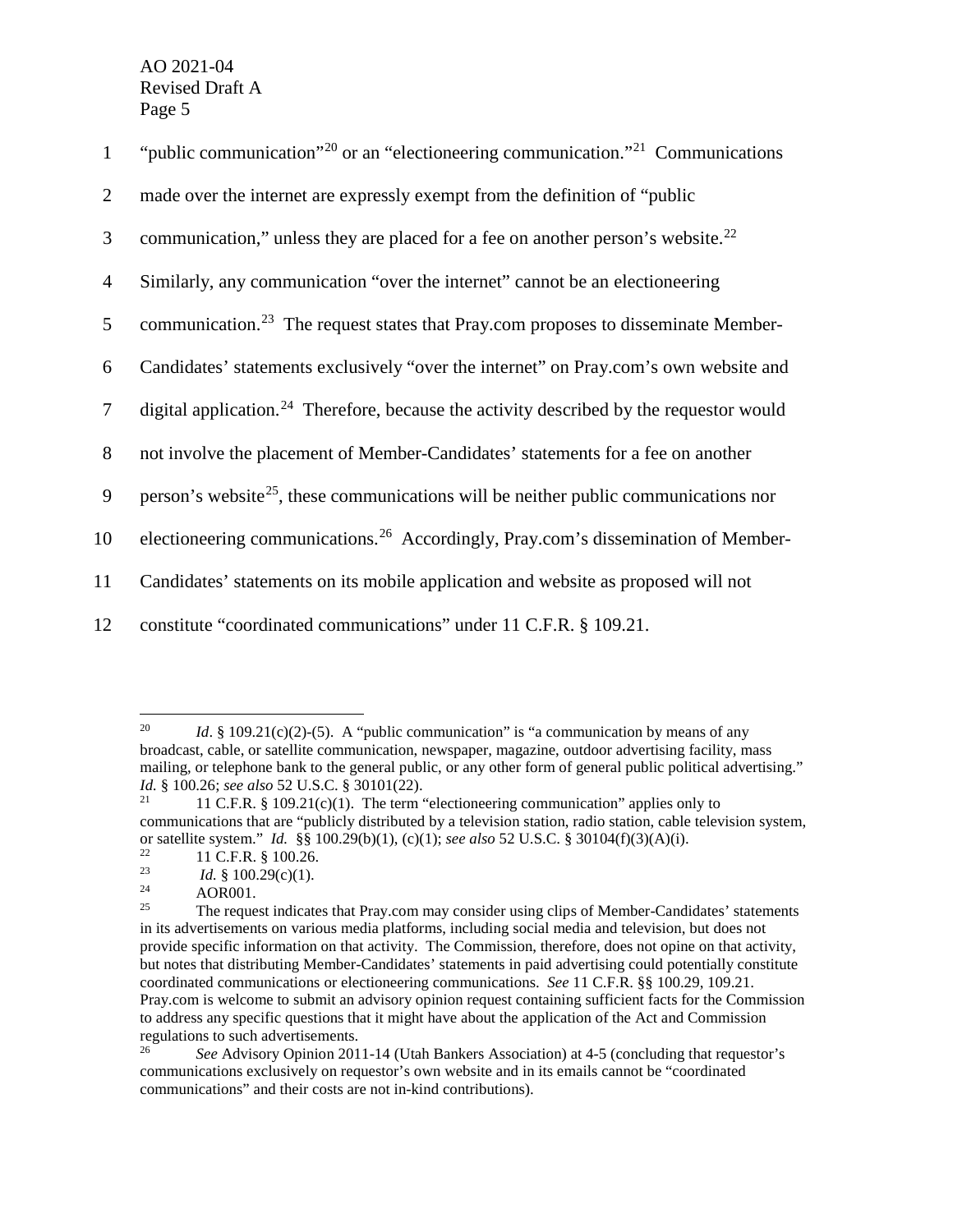| $\mathbf{1}$   | Moreover, the Commission has previously considered whether for-profit                               |
|----------------|-----------------------------------------------------------------------------------------------------|
| $\overline{2}$ | corporations like Pray.com may post candidate-provided content on their own digital                 |
| 3              | platforms without making an in-kind contribution to the candidates. In Advisory Opinion             |
| $\overline{4}$ | 2012-22 (skimmerhat) and Advisory Opinion 2014-07 (Crowdpac), for instance, the                     |
| 5              | Commission considered whether corporations in the business of matching contributors to              |
| 6              | candidates through the corporations' online platforms or websites would themselves                  |
| $\tau$         | make contributions by allowing candidates to post their biographical information and                |
| 8              | issue positions on those websites. The Commission concluded that no contributions                   |
| 9              | would result where the corporations acted to advance their commercial interests rather              |
| 10             | than to influence a federal election. <sup>27</sup> Similarly, outside of the internet context, the |
| 11             | Commission has previously determined that financing a candidate's platform for speech               |
| 12             | will not result in an in-kind contribution where the invitation to speak is based on an             |
| 13             | individual's status as a legislator rather than as a candidate, and the candidate's remarks         |
| 14             | do not contain express advocacy or solicit contributions. <sup>28</sup>                             |
| 15             | Here, Pray.com proposes to invite all Members, irrespective of party and                            |
|                |                                                                                                     |

<span id="page-6-0"></span>

<sup>16</sup> candidate status, to provide statements for its platforms. This fact indicates that invitees

 $^{27}$  Advisory Opinion 2012-22 (skimmerhat) at 7-8 (internal citations omitted); Advisory Opinion 2014-07 (Crowdpac) at 8-9 (relying on Advisory Opinion 2012-22 (skimmerhat) for this proposition and noting that requestor's proposal "to allow candidates to provide content through videos, [rather than] through graphics or text, does not materially distinguish [its] proposal from those previously approved by the Commission"); *see also* Advisory Opinion 2015-12 (Ethiq) at 3 (finding no contribution resulted from corporation's compiling and displaying candidate information on its digital application to help users identify candidates to whom they might contribute).<br>  $\frac{28}{100}$  See Advisory Opinion 1992.06 (Duka) at 3

<span id="page-6-1"></span><sup>28</sup> *See* Advisory Opinion 1992-06 (Duke) at 3-4 (concluding that university's payment of honorarium and travel expenses to presidential candidate is not a contribution if candidate does not solicit contributions or support or discuss candidacy in speech); Advisory Opinion 1996-21 (National Right to Life Conventions) at 5 (concluding that no contribution resulted from non-profit's invitation for Members to give speeches on pro-life issues at convention because invitations were based on their roles as legislators, not candidates, and speeches staged in manner that did not allow candidates to expressly advocate or solicit contributions).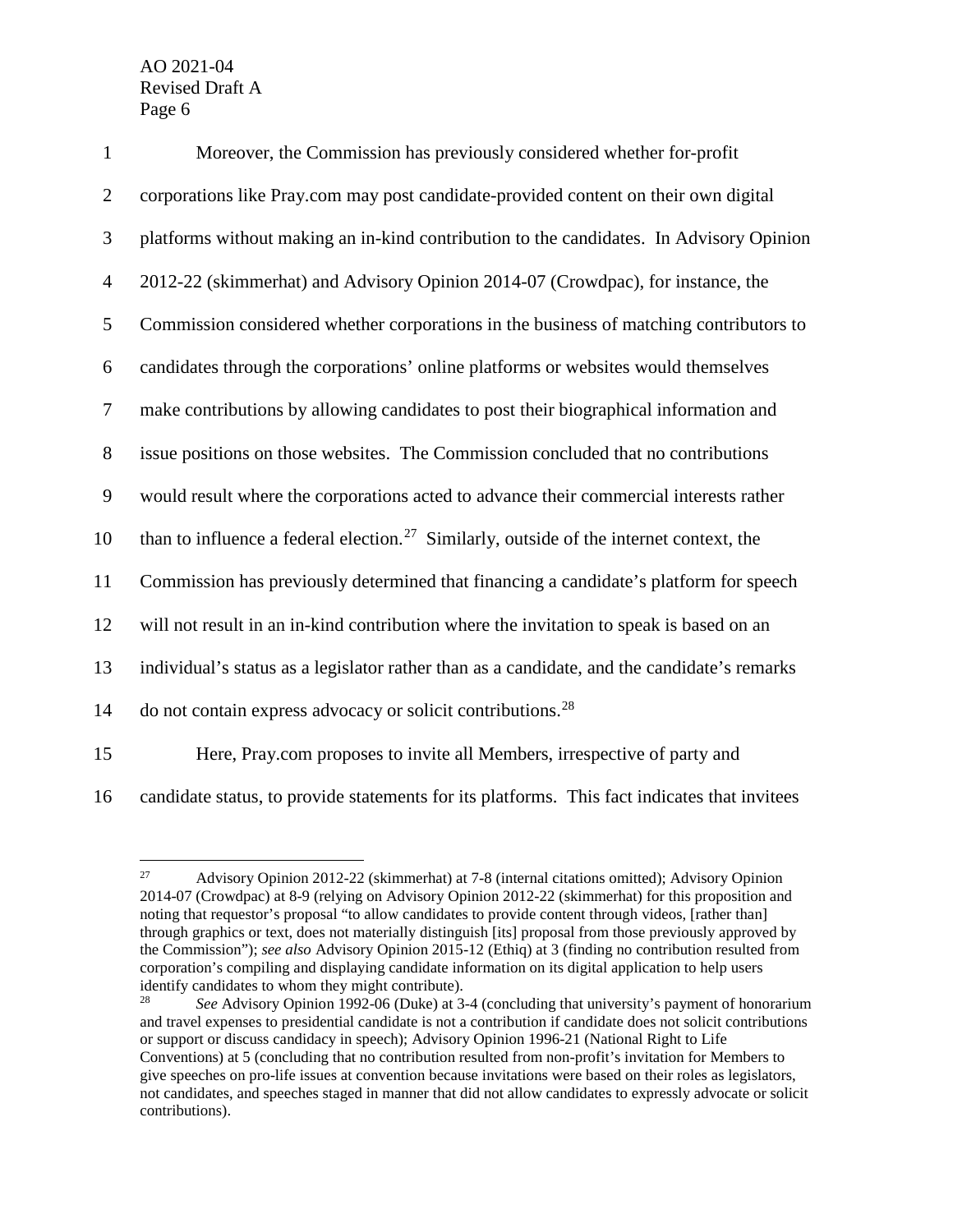will be asked to participate due to their status as legislators rather than as candidates.

 Furthermore, Pray.com will provide participating Members with a list of questions and prompts that relate to general biographical and professional information and the Members' personal views on matters of faith — the very content that Pray.com is in the business of providing to its users. The posting of their statements would thus serve Pray.com's commercial interests by increasing the volume of its freely-accessible faith- based content and potentially attracting users from diverse ideological backgrounds to its platforms—some of whom, presumably, would then choose to become paid subscribers to access the platforms' "premium" content.<sup>29</sup> Moreover, Pray.com will reserve the right to edit audio or video content if the participating "Member deviates from the topic of the 11 script regarding prayer." Accordingly, the Commission concludes that Pray.com would not make corporate in-kind contributions to participating Member-Candidates by posting their statements on its digital platforms.

 This response constitutes an advisory opinion concerning the application of the Act and Commission regulations to the specific transaction or activity set forth in your request. *See* 52 U.S.C. § 30108. The Commission emphasizes that, if there is a change in any of the facts or assumptions presented, and such facts or assumptions are material to a conclusion presented in this advisory opinion, then the requestor may not rely on that conclusion as support for its proposed activity. Any person involved in any specific transaction or activity which is indistinguishable in all its material aspects from the transaction or activity with respect to which this advisory opinion is rendered may rely on

<span id="page-7-1"></span><span id="page-7-0"></span><sup>&</sup>lt;sup>29</sup> *See* AOR001-02 (stating requestor's desire to utilize Member Statements to "showcase the breadth" of [its] content").<br><sup>30</sup> AOR001.